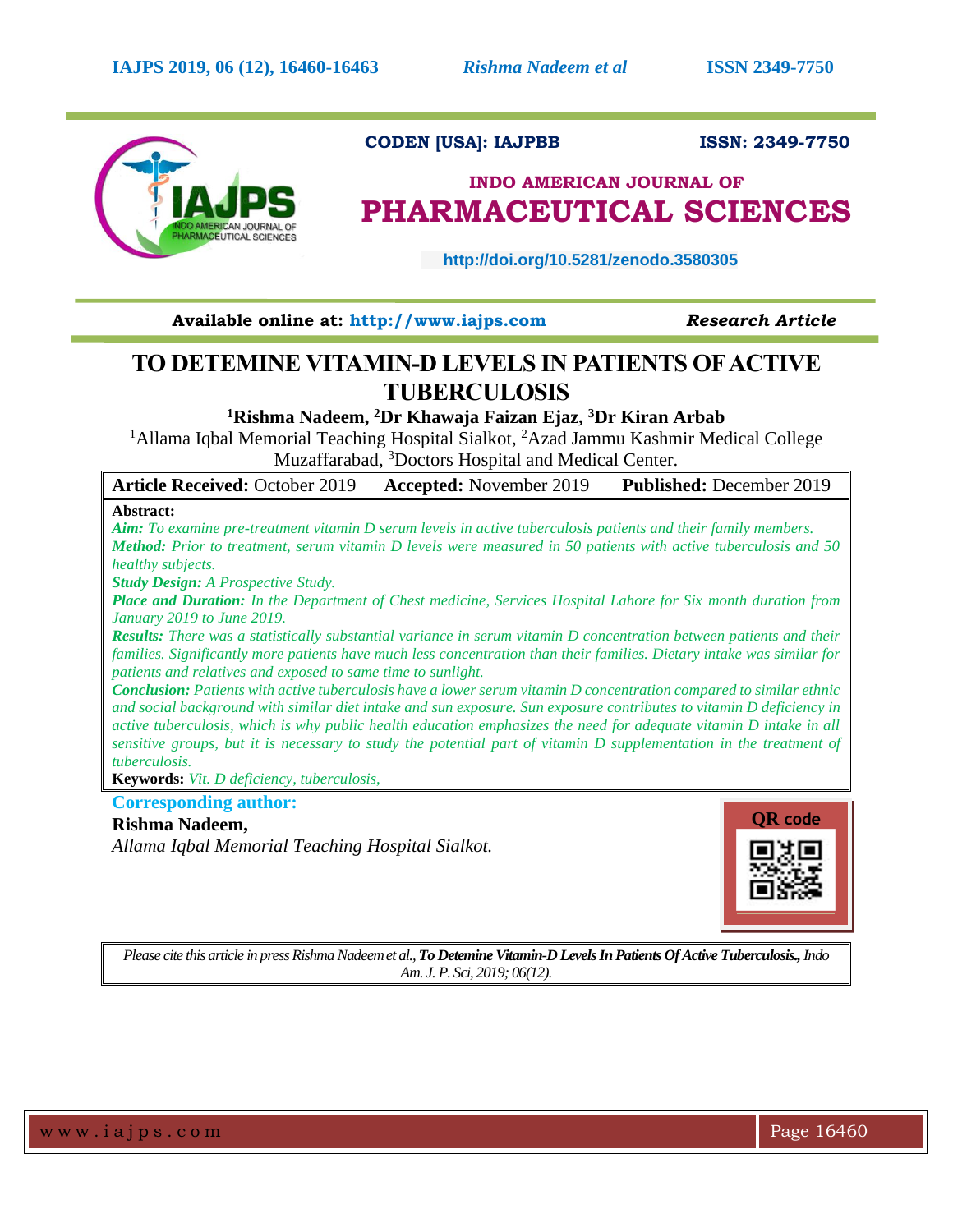#### **INTRODUCTION:**

There is upward tendency for vitamin D deficiency in Pakistan, where the incidence of tuberculosis is very high. A study was conducted to assess serum vitamin D levels in patients with active tuberculosis and their families before treatment. Kelech E. Nnoaham and Aleen Clark published the study on November 13, 2007, assessing articles published in 1980-2006 examining the relationship between low serum vitamin D levels and the risk of active tuberculosis. This study was conducted to determine whether there was a relationship between active Tb and low serum vitamin D levels. There are many factors that affect Factor D serum levels, but diet and exposure to sunlight are particularly important. In this study, we measured serum vitamin D levels during presentations and after three and six months of treatment. As is known, several factors affect hydroxycholeciferol. Women over the age of fifty, large smokers and patients with co-morbid conditions such as cancer, diabetes and kidney disease were excluded.

#### **METHODS:**

This Prospective Study was held in the Department of Chest medicine, Services Hospital Lahore for Six month duration from January 2019 to June 2019.

Serum vitamin D has been defined as 25 levels of hydroxyvitamin D3. The study population was TB patients who had a positive pulmonary smear to start treatment. The controls were healthy people representing the population from which cases were removed. Questionnaires to assess the participation of 50 patients to determine the role of diet and 50 family contacts were well-dated the frequency of meals and exposure to sunlight. Reuse table for diets that naturally contain vitamin D (mainly oily fish, egg yolks and liver). To maintain adequate vitamin D levels all year, face, arms and legs must be visible to the sun for an hour a day in summer.

#### **RESULT AND DISCUSSION:**

The study showed that serum D levels of TB patients were on average lower than in healthy controls. While there is evidence that a decrease in serum vitamin D levels disrupts cellular resistance and leads to the activation of dormant tuberculosis, it is also possible that low serum vitamin D levels are caused by tuberculosis itself.



Much is known about the relative effects of sunlight and diet on vitamin D levels. Indonesian studies in Indonesia suggest that people can maintain adequate vitamin levels in a good population of sunlight throughout the year. Although the diet is poor, serum

D. However, a similar study in India showed low vitamin D levels in the study population despite exposure to sufficient sunlight and found that diet was the most important factor.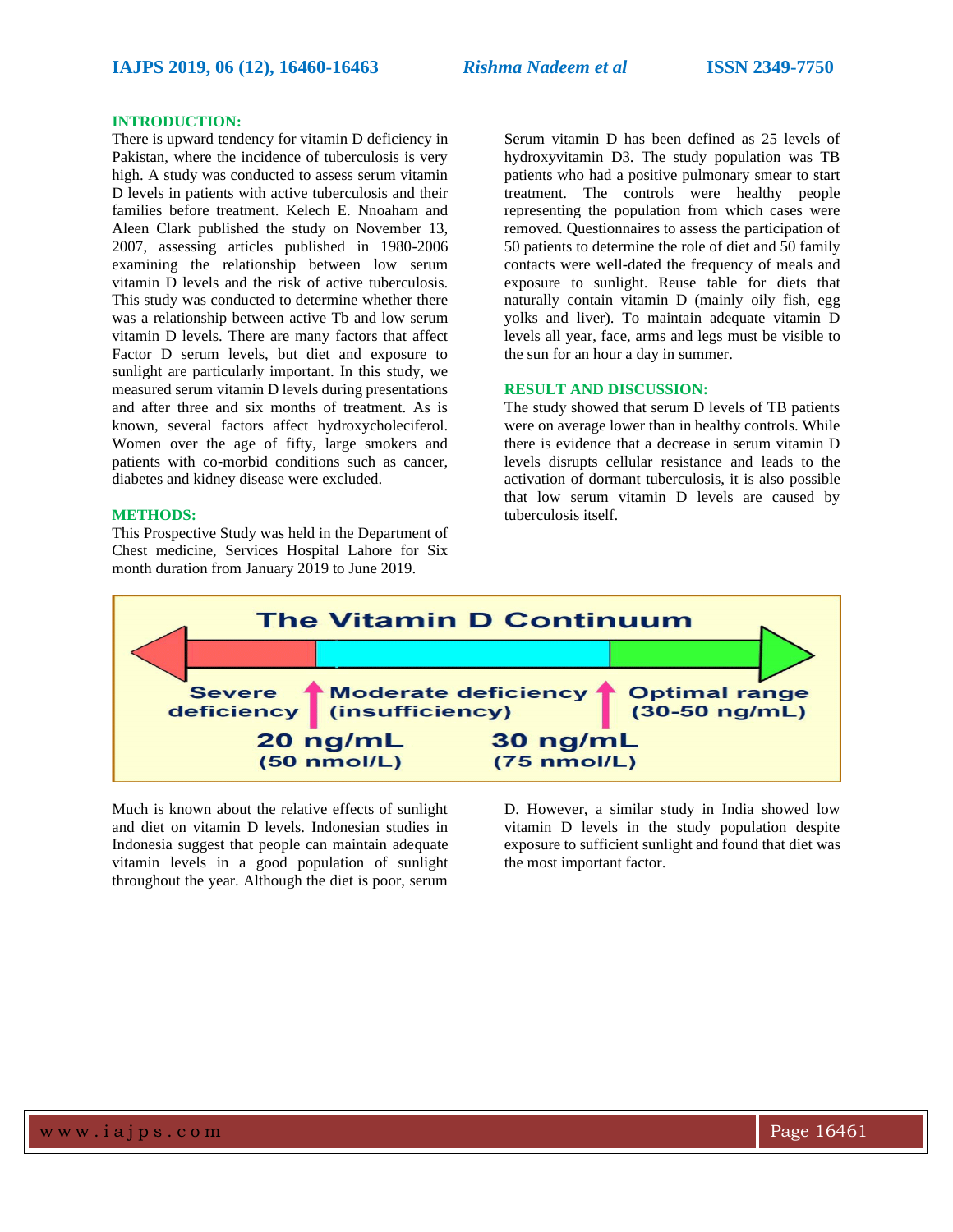

Error bars: 95% CI

The relationship between vitamin D deficiency and tuberculosis is twice as important. First, already low levels of vitamin D may decrease in patients with tuberculosis at the start of treatment. Extra drops can damage other vitamin D deficiency situations.

#### **CONCLUSION:**

Active TB patients have lower serum vitamin D levels than similar diet and sun exposure, and similar ethnic and social background, indicating they are patients with TB factors other than diet and exposure. While the sun contributes to vitamin D deficiency, health education emphasizes the need for adequate vitamin D intake in all sensitive groups, it is necessary to study the potential role of vitamin D supplementation. Treatment of tuberculosis.

#### **REFERENCES:**

- 1. Wang, Qiuzhen, Aiguo Ma, Tianlin Gao, Yufeng Liu, Lisheng Ren, Lei Han, Boyang Wei et al. "Poor Vitamin D Status in Active Pulmonary Tuberculosis Patients and Its Correlation with Leptin and TNF-α." *Journal of nutritional science and vitaminology* 65, no. 5 (2019): 390-398.
- 2. Fiske, Christina T., Amondrea Blackman, Fernanda Maruri, Peter F. Rebeiro, Moises Huaman, Jamie Kator, Holly M. Scott Algood, and Timothy R. Sterling. "Increased vitamin D receptor expression from macrophages after

stimulation with M. tuberculosis among persons who have recovered from extrapulmonary tuberculosis." *BMC infectious diseases* 19, no. 1 (2019): 366.

- 3. Panda, Sudhasini, Ambrish Tiwari, Kalpana Luthra, S. K. Sharma, and Archana Singh. "Status of vitamin D and the associated host factors in pulmonary tuberculosis patients and their household contacts: a cross sectional study." *The Journal of Steroid Biochemistry and Molecular Biology* (2019): 105419.
- 4. Kim, Elliot W., Avelino De Leon, Zhichun Jiang, Roxana A. Radu, Adrian R. Martineau, Edward D. Chan, Xiyuan Bai et al. "Vitamin A Metabolism by Dendritic Cells Triggers an Antimicrobial Response against Mycobacterium tuberculosis." *mSphere* 4, no. 3 (2019): e00327- 19.
- 5. Stabel, J. R., T. A. Reinhardt, and R. J. Hempel. "Vitamin D status and responses in dairy cows naturally infected with Mycobacterium avium ssp. paratuberculosis." *Journal of dairy science* 102, no. 2 (2019): 1594-1600.
- 6. Hong, Yoonki, Youngmi Kim, Jae Jun Lee, Myung Goo Lee, Chang Youl Lee, Youlim Kim, Jeongwon Heo et al. "Levels of vitamin Dassociated cytokines distinguish between active and latent tuberculosis following a tuberculosis